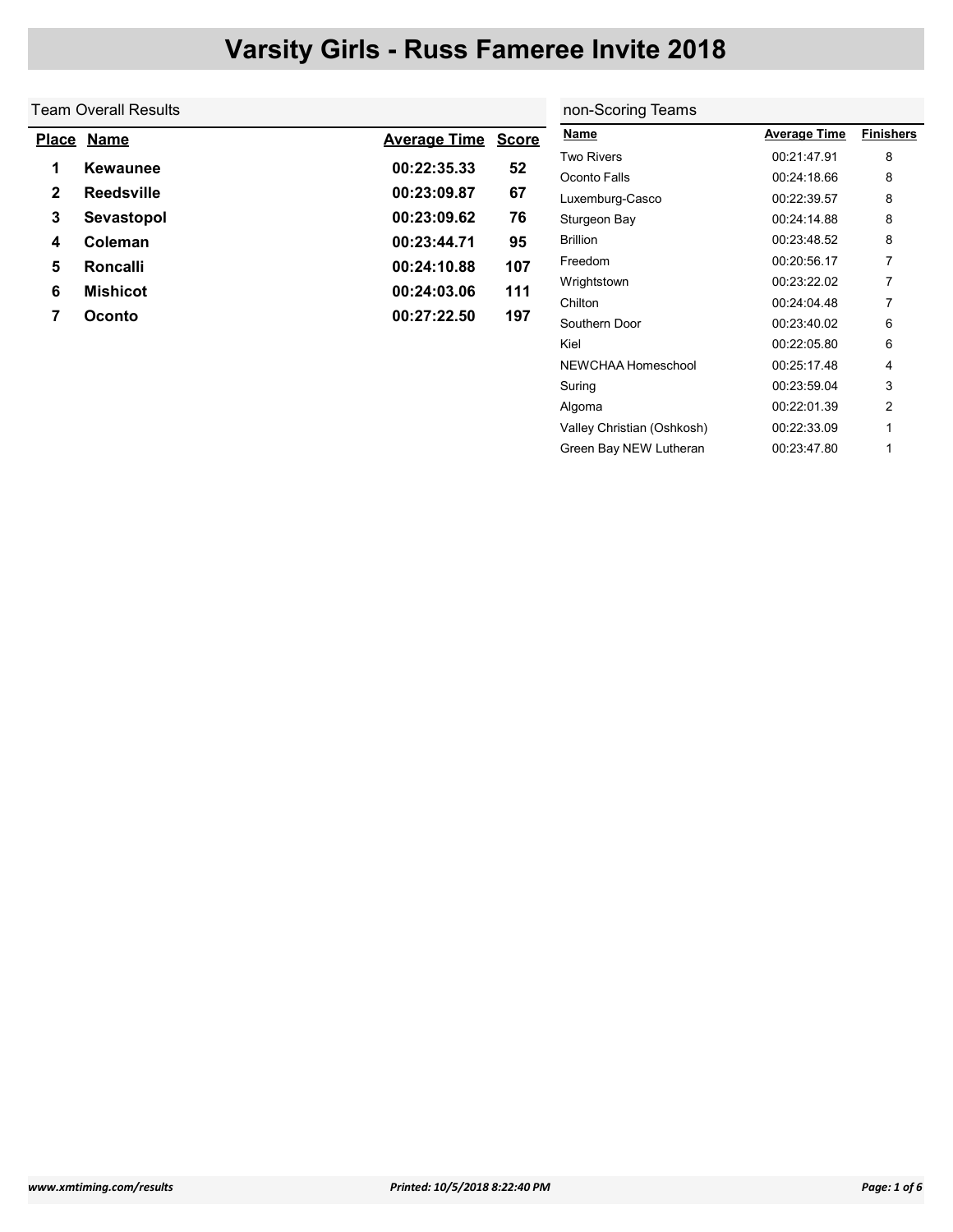Team Results

|              | <b>Place Team Name</b> |                              |            |                                         |             | Average Time # of Finishers Team Score |                |
|--------------|------------------------|------------------------------|------------|-----------------------------------------|-------------|----------------------------------------|----------------|
| 1            | <b>Kewaunee</b>        |                              |            |                                         | 00:22:35.33 | 8                                      | 52             |
|              | <b>Team Position</b>   | <b>Overall Position</b>      | Bib#       | Name                                    |             | <b>Chip Time</b>                       | <b>Score</b>   |
|              | 1                      | 19                           | 254        | <b>Elizabeth Lamack</b>                 |             | 00:21:30.58                            | 4              |
|              | $\mathbf 2$            | 35                           | 259        | <b>Kassidy Smidel</b>                   |             | 00:22:23.35                            | 5              |
|              | 3                      | 55                           | 256        | <b>Ashlyn Pribek</b>                    |             | 00:22:57.91                            | 11             |
|              | 4                      | 60                           | 255        | <b>Natalie Pansier</b>                  |             | 00:23:00.40                            | 15             |
|              | 5                      | 65                           | 257        | Lexi Rentmeester                        |             | 00:23:04.42                            | 17             |
|              | 6                      | 72                           | 260        | <b>Brooklyn Walecka</b>                 |             | 00:23:40.25                            | (19)           |
|              | $\overline{7}$         | 76                           | 253        | Regina Augustian                        |             | 00:23:48.16                            | (21)           |
|              | 8                      | 104                          | 258        | Kaaryn Smidel                           |             | 00:25:28.26                            | (33)           |
| $\mathbf{2}$ | <b>Reedsville</b>      |                              |            |                                         | 00:23:09.87 | 7                                      | 67             |
|              | <b>Team Position</b>   | <b>Overall Position</b>      | Bib#       | <b>Name</b>                             |             | <b>Chip Time</b>                       | <b>Score</b>   |
|              | 1                      | 39                           | 439        | Makayla Junk                            |             | 00:22:29.44                            | $\overline{7}$ |
|              | $\mathbf{2}$           | 44                           | 442        | <b>Trinity Schlorf</b>                  |             | 00:22:37.75                            | 8              |
|              | 3                      | 57                           | 443        | <b>Emma Schneider</b>                   |             | 00:22:58.03                            | 13             |
|              | 4                      | 64                           | 444        | Ellyanna Zipperer                       |             | 00:23:04.10                            | 16             |
|              | 5                      | 88                           | 440        | Jordyn Ossmann                          |             | 00:24:40.02                            | 23             |
|              | 6                      | 96                           | 441        | Olivia Pautz                            |             | 00:25:02.58                            | (28)           |
|              | $\overline{7}$         | 107                          | 437        | Eleni Hein                              |             | 00:25:44.60                            | (35)           |
| $\mathbf{3}$ | Sevastopol             |                              |            |                                         | 00:23:09.62 | 6                                      | 76             |
|              | <b>Team Position</b>   | <b>Overall Position</b>      | Bib#       | <b>Name</b>                             |             | <b>Chip Time</b>                       | <b>Score</b>   |
|              | 1                      | 3                            | 487        | <b>Olivia Stenzel</b>                   |             | 00:20:12.14                            | 1              |
|              | $\mathbf 2$            | 37                           | 483        | <b>Liz Fiscus</b>                       |             | 00:22:23.69                            | 6              |
|              | 3                      | 54                           | 485        | <b>Kylie Newton</b>                     |             | 00:22:51.33                            | 10             |
|              | 4                      | 92                           | 489        | <b>Rachel Wilke</b>                     |             | 00:24:52.57                            | 25             |
|              | 5                      | 105                          | 488        | <b>Mckenzie Wiesner</b>                 |             | 00:25:28.39                            | 34             |
|              | 6                      | 127                          | 486        | Amber Roalkvan                          |             | 00:28:37.23                            | (44)           |
| 4            | Coleman                |                              |            |                                         | 00:23:44.71 | 8                                      | 95             |
|              | <b>Team Position</b>   | <b>Overall Position</b>      | Bib#       | <b>Name</b>                             |             | <b>Chip Time</b>                       | <b>Score</b>   |
|              | 1                      | 17                           | 193        | <b>Faith King</b>                       |             | 00:21:29.63                            | 3              |
|              | 2                      | 50                           | 198        | <b>Sara Seefeldt</b>                    |             | 00:22:46.79                            | 9              |
|              | 3                      | 73                           | 194        | Mariah Mursau                           |             | 00:23:40.66                            | 20             |
|              | 4                      | 102                          | 192        | <b>Ember DeWitt</b>                     |             | 00:25:19.37<br>00:25:27.12             | 31             |
|              | 5                      | 103                          | 195        | <b>Mariah Payette</b>                   |             |                                        | 32             |
|              | 6<br>7                 | 126<br>130                   | 199<br>200 | Stephanie Faudoa<br>Alexandria Martinez |             | 00:28:19.89<br>00:31:50.93             | (43)           |
|              | 8                      | 131                          | 201        | MyKaela Podoski                         |             | 00:34:00.07                            | (46)<br>(47)   |
| 5            | Roncalli               |                              |            |                                         | 00:24:10.88 | 8                                      | 107            |
|              | <b>Team Position</b>   | <b>Overall Position</b>      | Bib#       | <b>Name</b>                             |             | <b>Chip Time</b>                       | <b>Score</b>   |
|              | 1                      | 56                           | 458        | Megan Moczynski                         |             | 00:22:58.02                            | 12             |
|              | $\mathbf 2$            | 66                           | 459        | <b>Abby Onesti</b>                      |             | 00:23:05.39                            | 18             |
|              | 3                      | 90                           | 457        | <b>Emily Mendyk</b>                     |             | 00:24:47.95                            | 24             |
|              | 4                      | 94                           | 460        | <b>Tristen Petersen</b>                 |             | 00:25:00.59                            | 26             |
|              | 5                      | 95                           | 456        | Lydia Maternowski                       |             | 00:25:02.45                            | 27             |
|              | 6                      | 97                           | 455        | Katya Konopacki                         |             | 00:25:04.85                            | (29)           |
|              | $\overline{7}$         | 115                          | 461        | Megan Rotter                            |             | 00:26:25.71                            | (38)           |
|              | 8                      | 120                          | 454        | Jenna Grall                             |             | 00:26:48.51                            | (40)           |
| 6            | <b>Mishicot</b>        |                              |            |                                         | 00:24:03.06 | $5\phantom{a}$                         | 111            |
|              | <b>Team Position</b>   | <b>Overall Position Bib#</b> |            | <b>Name</b>                             |             | <b>Chip Time</b>                       | <b>Score</b>   |
|              |                        |                              |            |                                         |             |                                        |                |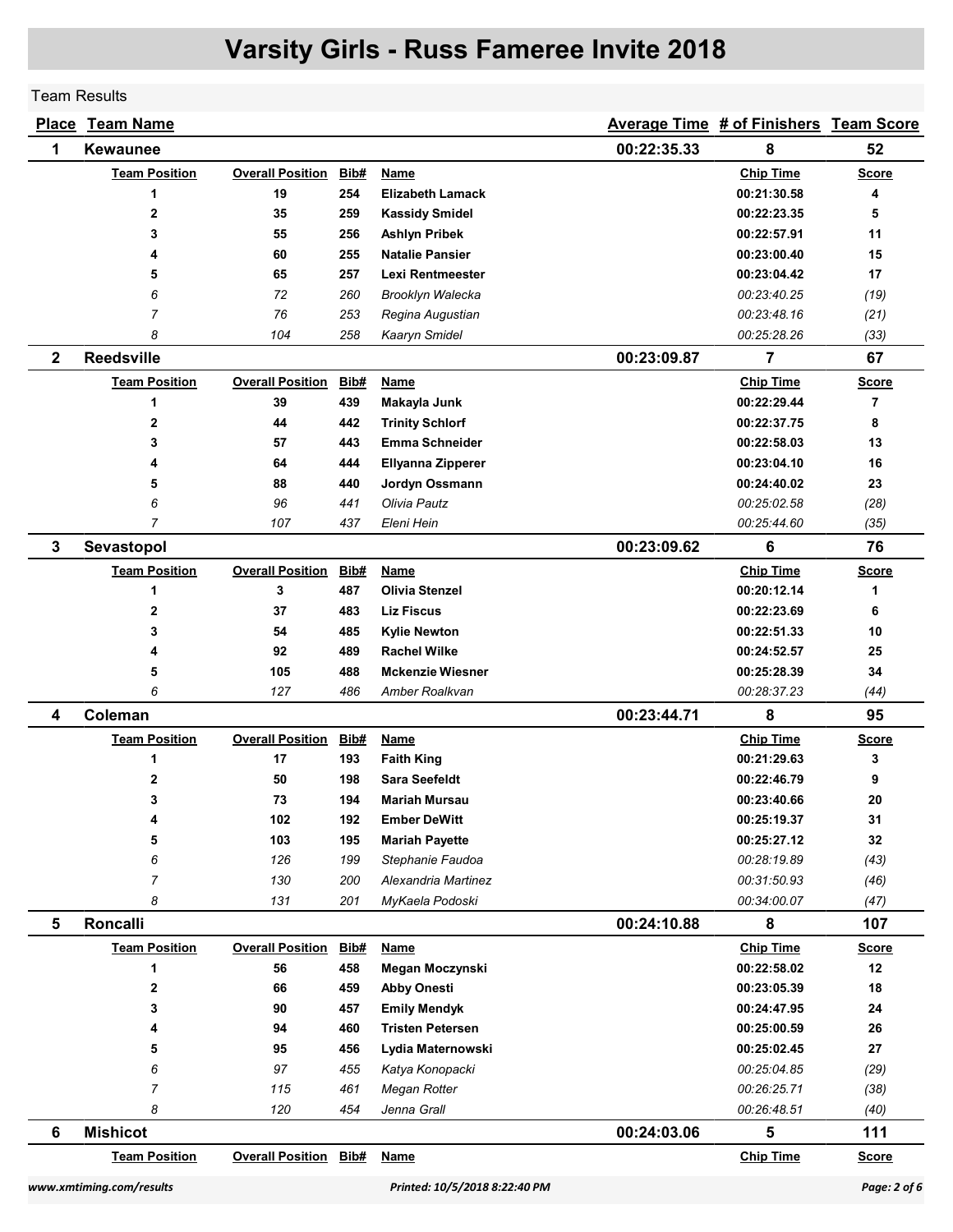|                      | 9                       | 361  | Mikayla Gove            | 00:20:40.70      | $\mathbf{2}$ |
|----------------------|-------------------------|------|-------------------------|------------------|--------------|
| 2                    | 58                      | 359  | <b>Valerie Driscoll</b> | 00:22:58.81      | 14           |
| 3                    | 85                      | 363  | <b>Hilary Schadrie</b>  | 00:24:32.52      | 22           |
| 4                    | 108                     | 360  | <b>Marissa Gove</b>     | 00:25:47.65      | 36           |
| 5                    | 113                     | 362  | <b>Emmalee Rahmlow</b>  | 00:26:15.62      | 37           |
| <b>Oconto</b>        |                         |      | 00:27:22.50             | 5                | 197          |
|                      |                         |      |                         |                  |              |
| <b>Team Position</b> | <b>Overall Position</b> | Bib# | Name                    | <b>Chip Time</b> | <b>Score</b> |
|                      | 99                      | 392  | <b>Ellen Sohrweide</b>  | 00:25:11.80      | 30           |
| 2                    | 118                     | 391  | <b>Chantelle Marotz</b> | 00:26:33.89      | 39           |
| 3                    | 123                     | 388  | <b>Elli Finger</b>      | 00:27:33.86      | 41           |
| 4                    | 125                     | 389  | Jadyn Floyd             | 00:27:53.55      | 42           |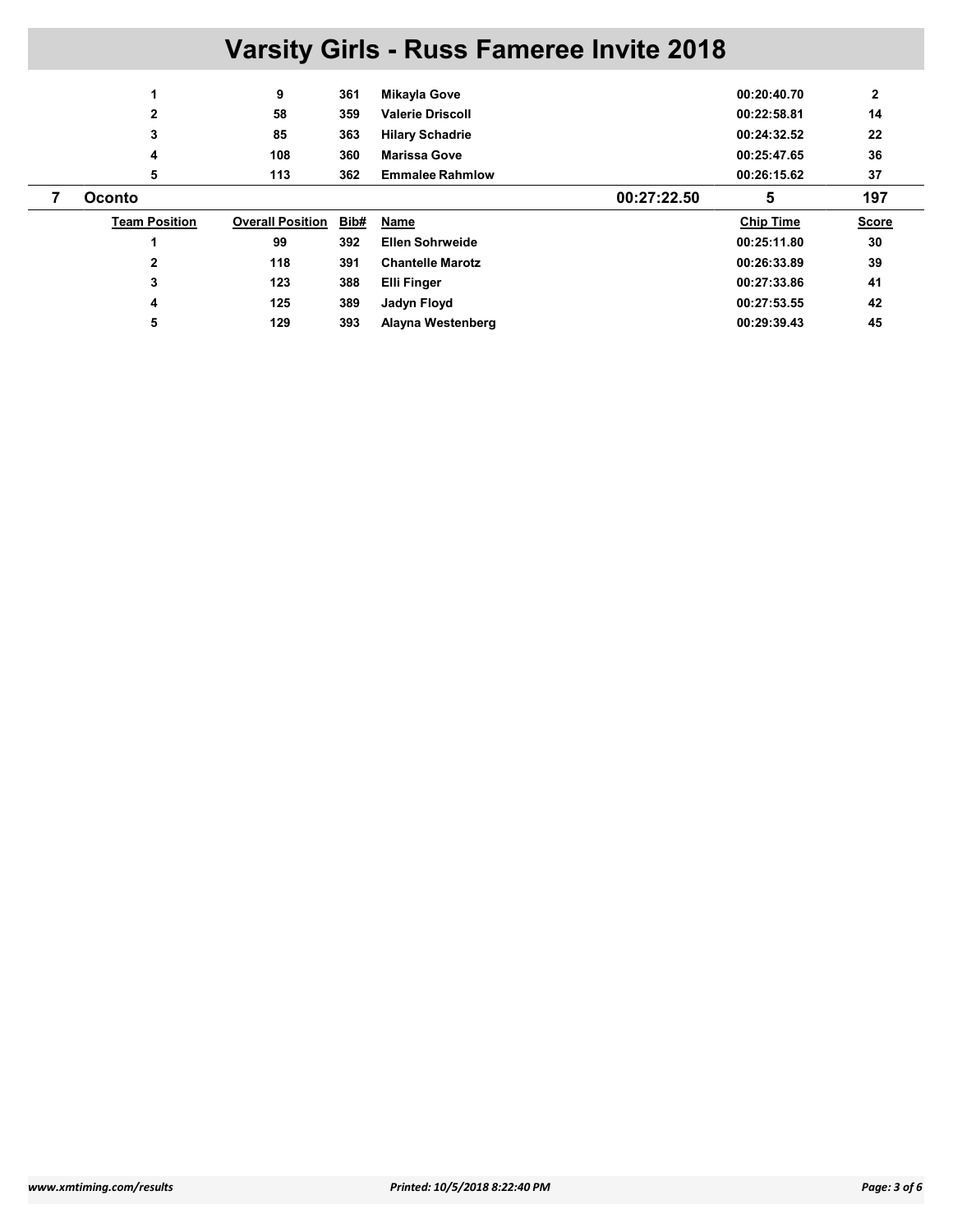### Individual Overall Results

| <b>Overall</b> |                |     | <b>Score Bib# Name</b>    | <u>Class</u> | <b>Chip Time Team</b>  |                                        |
|----------------|----------------|-----|---------------------------|--------------|------------------------|----------------------------------------|
| 1              | 1              | 544 | Anna Gallagher            | <b>FR</b>    |                        | 00:19:04.25 Two Rivers                 |
| 2              | 2              | 217 | <b>Lauren Vosters</b>     | <b>SR</b>    | 00:20:01.22 Freedom    |                                        |
| 3              | 1              | 487 | <b>Olivia Stenzel</b>     | SΟ           |                        | 00:20:12.14 Sevastopol                 |
| 4              | 3              | 502 | <b>Lydiah LeCloux</b>     | SΟ           |                        | 00:20:18.37 Southern Door              |
| 5              | 4              | 412 | <b>Autumn Canavera</b>    | JR           |                        | 00:20:21.59 Oconto Falls               |
| 6              | 5              | 212 | <b>Gwen Hinz</b>          | FR           | 00:20:24.39 Freedom    |                                        |
| 7              | 6              | 216 | Rayna Stordahl            | <b>JR</b>    | 00:20:27.81 Freedom    |                                        |
| 8              | $\overline{7}$ | 214 | <b>Gabby Johnson</b>      | SΟ           | 00:20:29.08 Freedom    |                                        |
| 9              | 2              | 361 | <b>Mikayla Gove</b>       | JR           | 00:20:40.70 Mishicot   |                                        |
| 10             | 0              | 534 | Ryann Wagner              | <b>FR</b>    | 00:20:43.67 Suring     |                                        |
| 11             | 8              | 545 | <b>Makenzie Greenwood</b> | SΟ           |                        | 00:20:50.06 Two Rivers                 |
| 12             | 9              | 215 | <b>Liz Murphy</b>         | <b>JR</b>    | 00:20:57.54 Freedom    |                                        |
| 13             | 10             | 500 | <b>Maggie Grota</b>       | <b>SR</b>    |                        | 00:21:07.22 Southern Door              |
| 14             | 11             | 313 | Alyssa Delebreau          | <b>FR</b>    |                        | 00:21:20.87 Luxemburg-Casco            |
| 15             | 12             | 593 | <b>Elizabeth Langlois</b> | SR           |                        | 00:21:21.35 Wrightstown                |
| 16             | 13             | 592 | <b>Adeline Koltz</b>      | FR           |                        | 00:21:22.93 Wrightstown                |
| 17             | 3              | 193 | <b>Faith King</b>         | <b>JR</b>    | 00:21:29.63 Coleman    |                                        |
| 18             | 14             | 504 | <b>Marlen Ramirez</b>     | SΟ           |                        | 00:21:29.82 Southern Door              |
| 19             | 4              | 254 | <b>Elizabeth Lamack</b>   | SΟ           | 00:21:30.58 Kewaunee   |                                        |
| 20             | 16             | 550 | <b>Haley Vanne</b>        | <b>JR</b>    |                        | 00:21:31.82 Two Rivers                 |
| 21             | 17             | 312 | <b>Brenna Cisler</b>      | <b>SR</b>    |                        | 00:21:34.53 Luxemburg-Casco            |
| 22             | 18             | 280 | <b>Ellie Mueller</b>      | SΟ           | 00:21:35.26 Kiel       |                                        |
| 23             | 19             | 277 | <b>Sydney Binversie</b>   | <b>JR</b>    | 00:21:38.32 Kiel       |                                        |
| 24             | 0              | 104 | <b>Liberty Ansorge</b>    | SR           | 00:21:40.58 Algoma     |                                        |
| 25             | 20             | 547 | Hanna Helling             | SR           |                        | 00:21:45.11 Two Rivers                 |
| 26             | (21)           | 211 | Saralynn Delwiche         | JR           | 00:21:49.79 Freedom    |                                        |
| 27             | 22             | 171 | <b>Emily Hoerl</b>        | JR           | 00:21:50.69 Chilton    |                                        |
| 28             | 23             | 169 | <b>Morgan Geiger</b>      | FR           | 00:21:56.82 Chilton    |                                        |
| 29             | 24             | 279 | Kyla Jochimsen            | SΟ           | 00:22:09.97 Kiel       |                                        |
| 30             | 25             | 590 | <b>Maddy Collins</b>      | FR           |                        | 00:22:13.23 Wrightstown                |
| 31             | 26             | 589 | Alex Brugger              | <b>JR</b>    |                        | 00:22:14.76 Wrightstown                |
| 32             | 27             | 278 | <b>Courtney Halbach</b>   | <b>SR</b>    | 00:22:14.78 Kiel       |                                        |
| 33             | 28             | 524 | Miranda Olson             | SΟ           |                        | 00:22:20.94 Sturgeon Bay               |
| 34             | 0              | 105 | Colleen Dachelet          | JR           | 00:22:22.20 Algoma     |                                        |
| 35             | 5              | 259 | <b>Kassidy Smidel</b>     | <b>SR</b>    | 00:22:23.35 Kewaunee   |                                        |
| 36             | (30)           | 213 | Emily Jahnke              | SO           | 00:22:23.39 Freedom    |                                        |
| 37             | 6              | 483 | <b>Liz Fiscus</b>         | JR           |                        | 00:22:23.69 Sevastopol                 |
| 38             | 31             | 282 | <b>Megan Thiry</b>        | SO           | 00:22:24.35 Kiel       |                                        |
| 39             | $\overline{7}$ | 439 | Makayla Junk              | <b>FR</b>    | 00:22:29.44 Reedsville |                                        |
| 40             | 32             | 416 | <b>Breanna Sadowski</b>   | SR           |                        | 00:22:29.69 Oconto Falls               |
| 41             | (33)           | 281 | Julie Mueller             | JR           | 00:22:32.13 Kiel       |                                        |
| 42             | 0              | 576 | Amelia Lehman             | JR           |                        | 00:22:33.09 Valley Christian (Oshkosh) |
| 43             | 34             | 543 | <b>Emma Cooley</b>        | SO           |                        | 00:22:36.97 Two Rivers                 |
| 44             | 8              | 442 | <b>Trinity Schlorf</b>    | SO           | 00:22:37.75 Reedsville |                                        |
| 45             | (35)           | 546 | Fiona Guyette             | JR           | 00:22:43.95 Two Rivers |                                        |
| 46             | (36)           | 549 | Kaitlyn Traeger           | FR           | 00:22:45.42 Two Rivers |                                        |
| 47             | 37             | 520 | Nalani Bicoy              | JR           |                        | 00:22:46.15 Sturgeon Bay               |
| 48             | 38             | 310 | Jena Berceau              | <b>SR</b>    |                        | 00:22:46.65 Luxemburg-Casco            |
| 49             | 0              | 374 | Margarte Delaney          | SO           |                        | 00:22:46.67 NEWCHAA Homeschool         |
| 50             | 9              | 198 | <b>Sara Seefeldt</b>      | <b>FR</b>    | 00:22:46.79 Coleman    |                                        |
| 51             | 39             | 317 | Morgan Tillmann           | SR           |                        | 00:22:47.37 Luxemburg-Casco            |
|                |                |     |                           |              |                        |                                        |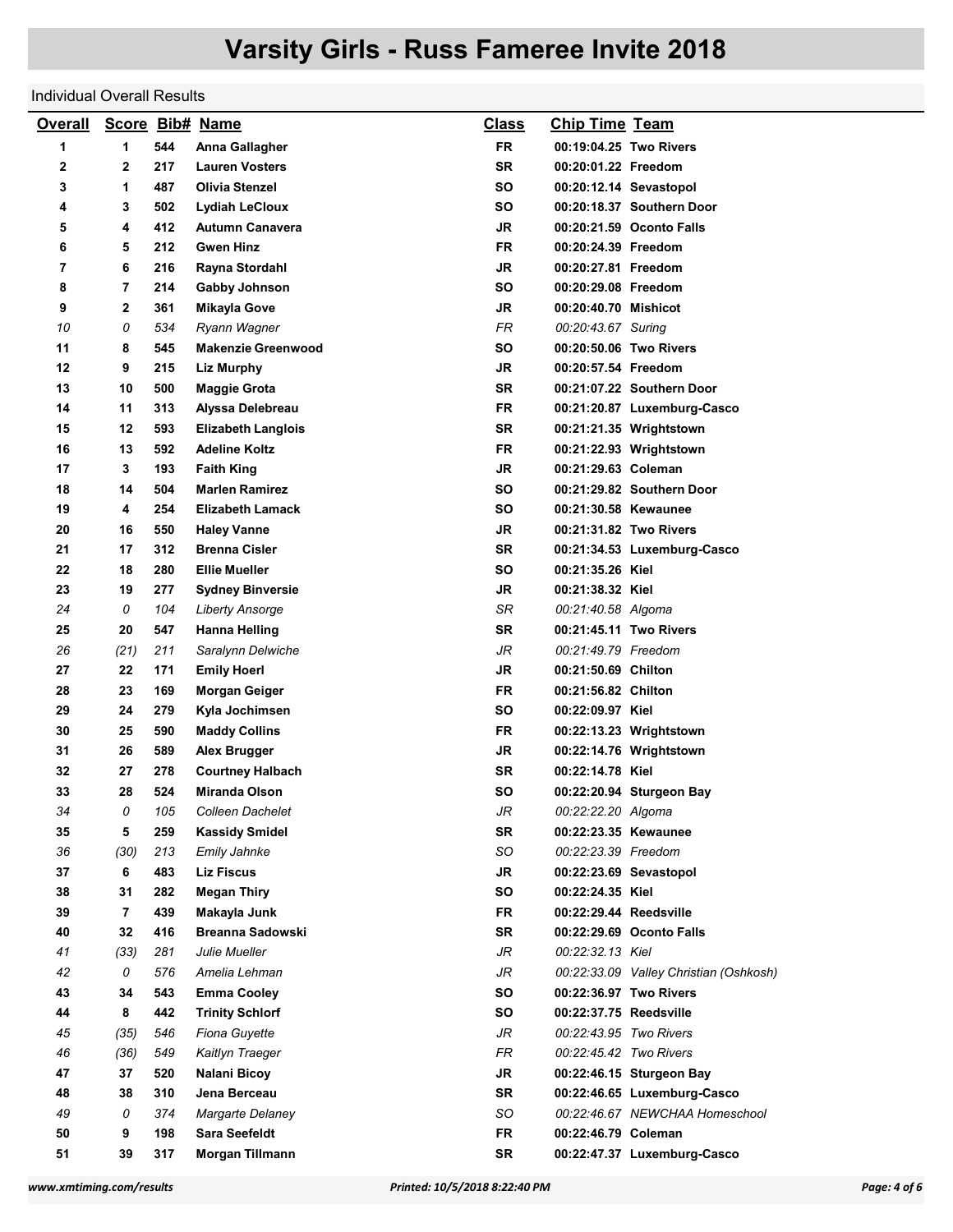| 52  | 40   | 314 | Ella Junion              | SO        |                        | 00:22:47.65 Luxemburg-Casco        |
|-----|------|-----|--------------------------|-----------|------------------------|------------------------------------|
| 53  | (41) | 316 | Alexis Paye              | SR        |                        | 00:22:49.37 Luxemburg-Casco        |
| 54  | 10   | 485 | Kylie Newton             | SΟ        |                        | 00:22:51.33 Sevastopol             |
| 55  | 11   | 256 | Ashlyn Pribek            | FR        | 00:22:57.91 Kewaunee   |                                    |
| 56  | 12   | 458 | Megan Moczynski          | JR        | 00:22:58.02 Roncalli   |                                    |
| 57  | 13   | 443 | <b>Emma Schneider</b>    | JR        | 00:22:58.03 Reedsville |                                    |
| 58  | 14   | 359 | <b>Valerie Driscoll</b>  | <b>FR</b> | 00:22:58.81 Mishicot   |                                    |
| 59  | (43) | 311 | Jordan Bukouricz         | SR        |                        | 00:22:59.05 Luxemburg-Casco        |
| 60  | 15   | 255 | <b>Natalie Pansier</b>   | FR        | 00:23:00.40 Kewaunee   |                                    |
| 61  | 45   | 120 | <b>Ashley Giese</b>      | <b>SR</b> | 00:23:01.52 Brillion   |                                    |
| 62  | 46   | 121 | <b>Haley Hoyer</b>       | SΟ        | 00:23:03.11 Brillion   |                                    |
| 63  | 47   | 124 | <b>Elizabeth Phipps</b>  | FR        | 00:23:03.20 Brillion   |                                    |
| 64  | 16   | 444 | Ellyanna Zipperer        | <b>JR</b> | 00:23:04.10 Reedsville |                                    |
| 65  | 17   | 257 | Lexi Rentmeester         | <b>SR</b> | 00:23:04.42 Kewaunee   |                                    |
|     |      |     |                          |           |                        |                                    |
| 66  | 18   | 459 | <b>Abby Onesti</b>       | SR        | 00:23:05.39 Roncalli   |                                    |
| 67  | (49) | 548 | Maggie Klinkner          | SO        | 00:23:05.72 Two Rivers |                                    |
| 68  | 50   | 170 | <b>Haley Grube</b>       | SR        | 00:23:13.99 Chilton    |                                    |
| 69  | 51   | 173 | <b>Elizabeth Wagner</b>  | SΟ        | 00:23:14.62 Chilton    |                                    |
| 70  | 52   | 418 | <b>Grace Williams</b>    | <b>SR</b> |                        | 00:23:17.31 Oconto Falls           |
| 71  | 53   | 519 | <b>Ashley Alberts</b>    | SΟ        |                        | 00:23:28.11 Sturgeon Bay           |
| 72  | (19) | 260 | Brooklyn Walecka         | JR        | 00:23:40.25 Kewaunee   |                                    |
| 73  | 20   | 194 | <b>Mariah Mursau</b>     | JR        | 00:23:40.66 Coleman    |                                    |
| 74  | 55   | 119 | <b>Jasmine Buboltz</b>   | <b>SR</b> | 00:23:46.32 Brillion   |                                    |
| 75  | 0    | 244 | <b>Faith Rafferty</b>    | SR        |                        | 00:23:47.80 Green Bay NEW Lutheran |
| 76  | (21) | 253 | Regina Augustian         | SO        | 00:23:48.16 Kewaunee   |                                    |
| 77  | 57   | 118 | <b>Harley Beyer</b>      | <b>SO</b> | 00:23:57.36 Brillion   |                                    |
| 78  | 58   | 521 | <b>Tellstrom Claire</b>  | JR        |                        | 00:23:58.40 Sturgeon Bay           |
| 79  | 59   | 525 | <b>Morgan Reinhardt</b>  | SΟ        |                        | 00:23:58.76 Sturgeon Bay           |
| 80  | 0    | 533 | Maddy Vandevelde         | FR        | 00:24:01.19 Suring     |                                    |
| 81  | (60) | 117 | Morgan Behnke            | JR        | 00:24:02.35 Brillion   |                                    |
| 82  | (61) | 315 | Katie Krueger            | JR        |                        | 00:24:11.08 Luxemburg-Casco        |
| 83  | 0    | 378 | Madison Rasku            | SO        |                        | 00:24:13.48 NEWCHAA Homeschool     |
| 84  | (62) | 526 | <b>Maggie Stephens</b>   | FR        |                        | 00:24:26.86 Sturgeon Bay           |
| 85  | 22   | 363 | <b>Hilary Schadrie</b>   | SO        | 00:24:32.52 Mishicot   |                                    |
| 86  | 63   | 417 | Morgan Van Haren         | JR        |                        | 00:24:35.67 Oconto Falls           |
| 87  | 64   | 591 | Trisha Feldkamp          | JR        |                        | 00:24:36.22 Wrightstown            |
| 88  | 23   | 440 | Jordyn Ossmann           | SO        | 00:24:40.02 Reedsville |                                    |
| 89  | (65) | 122 | Grace McGrath            | SR        | 00:24:45.23 Brillion   |                                    |
| 90  | 24   | 457 | <b>Emily Mendyk</b>      | JR        | 00:24:47.95 Roncalli   |                                    |
| 91  | (66) | 151 | <b>Madison Dieter</b>    | SO        | 00:24:49.04 Brillion   |                                    |
| 92  | 25   | 489 | <b>Rachel Wilke</b>      | FR        |                        | 00:24:52.57 Sevastopol             |
| 93  | 67   | 172 | <b>Hannah Schumacher</b> | <b>SR</b> | 00:24:58.51 Chilton    |                                    |
| 94  | 26   | 460 | <b>Tristen Petersen</b>  | SO        | 00:25:00.59 Roncalli   |                                    |
| 95  | 27   | 456 | Lydia Maternowski        | FR        | 00:25:02.45 Roncalli   |                                    |
| 96  | (28) | 441 | Olivia Pautz             | SO        | 00:25:02.58 Reedsville |                                    |
|     |      |     |                          |           |                        |                                    |
| 97  | (29) | 455 | Katya Konopacki          | SR        | 00:25:04.85 Roncalli   |                                    |
| 98  | 68   | 414 | Ericka Havemeier         | JR        |                        | 00:25:06.91 Oconto Falls           |
| 99  | 30   | 392 | <b>Ellen Sohrweide</b>   | <b>SR</b> | 00:25:11.80 Oconto     |                                    |
| 100 | (69) | 413 | Alyson Fabry             | JR        |                        | 00:25:12.80 Oconto Falls           |
| 101 | 0    | 376 | Melissa Keller           | SO        |                        | 00:25:18.45 NEWCHAA Homeschool     |
| 102 | 31   | 192 | <b>Ember DeWitt</b>      | <b>JR</b> | 00:25:19.37 Coleman    |                                    |
| 103 | 32   | 195 | <b>Mariah Payette</b>    | JR        | 00:25:27.12 Coleman    |                                    |
| 104 | (33) | 258 | Kaaryn Smidel            | SO        | 00:25:28.26 Kewaunee   |                                    |
| 105 | 34   | 488 | <b>Mckenzie Wiesner</b>  | SO        |                        | 00:25:28.39 Sevastopol             |